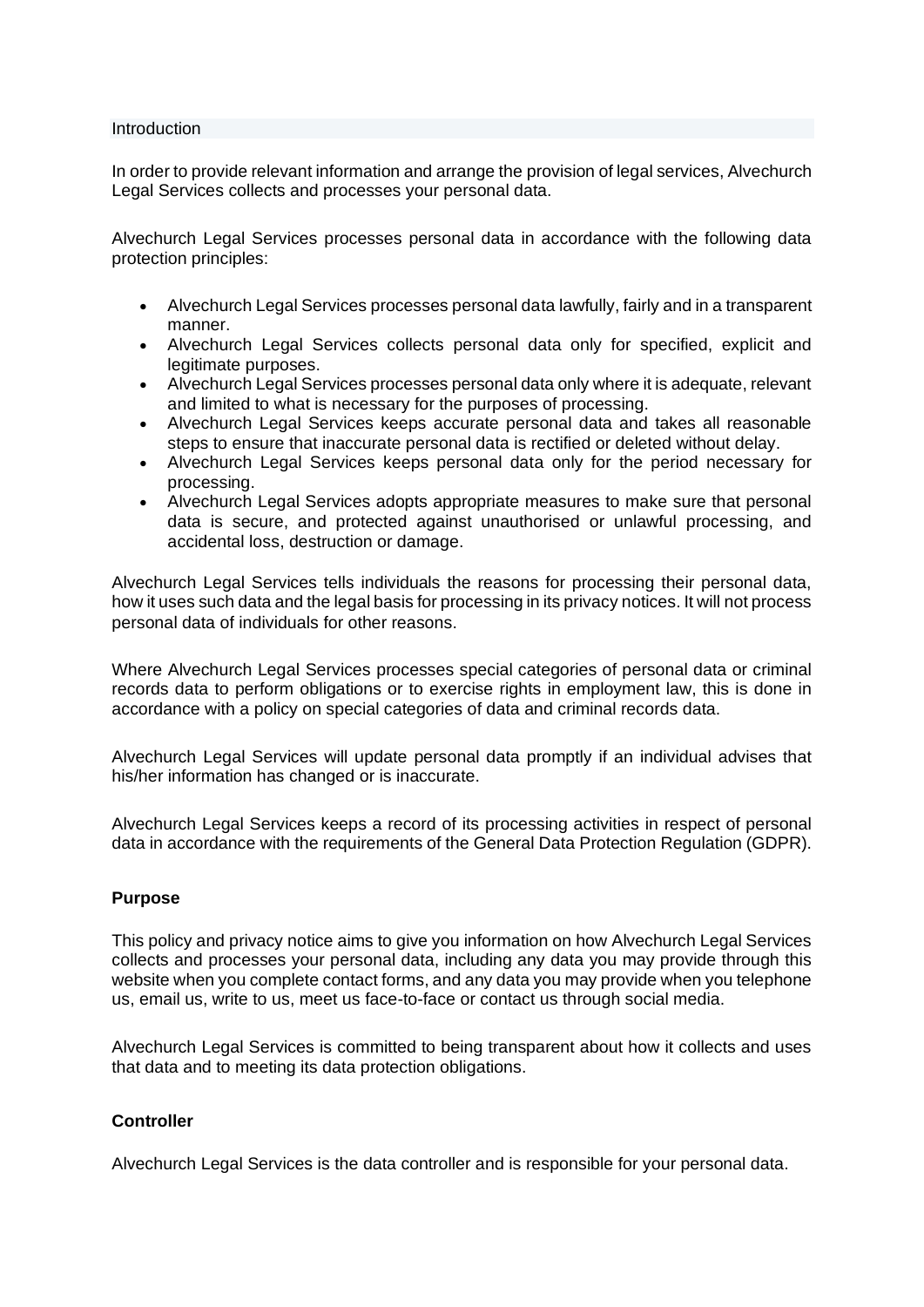# **Contact details**

Alvechurch Legal Services 1 Hagley Court South The Waterfront Brierley Hill DY5 1XE

Email : info@alvechurchlegal.co.uk

We are a registered Data Controller, ICO ref. ZA610642

You have the right to make a complaint at any time to the Information Commissioner's Office (ICO) if you believe that your data has not been processed in a way that is compatible with data protection legislation. We would ask that you please contact us in the first instance before making a complaint, to allow us the opportunity to deal with your concerns before you approach the ICO.

## **Your responsibilities**

You are responsible for helping Alvechurch Legal Services keep your personal data up to date. You should let Alvechurch Legal Services know if data provided to Alvechurch Legal Services changes, for example if you move house or change your contact details.

## **Third party links**

This website may include links to third-party websites. If you visit these sites, third parties may collect or share data about you. We have no control of such websites and would encourage you to read the privacy notice for each website you visit.

The data we collect

Personal data or personal information, means any information that allows a specific person to be identified.

We may collect different kinds of personal data about you which we have grouped together follows:

- **Contact:** including your home address, email address, telephone number and social media address.
- **Financial:** including your payment card details or bank details.
- **Identification:** including title, first name or initial, maiden name, last name, spouse's or civil partner's name if you intend to instruct the firm as a couple, marital status, date of birth and gender.
- **Situation:** including information you have given us about your personal circumstances such as your assets or family tree, in the course of us providing you with information about our services, a quote or advice.
- Marketing: including your preferences in receiving marketing materials.
- **Profile:** including purchases made by you, your status (for example, married/divorced/widowed/single), preferences and feedback responses.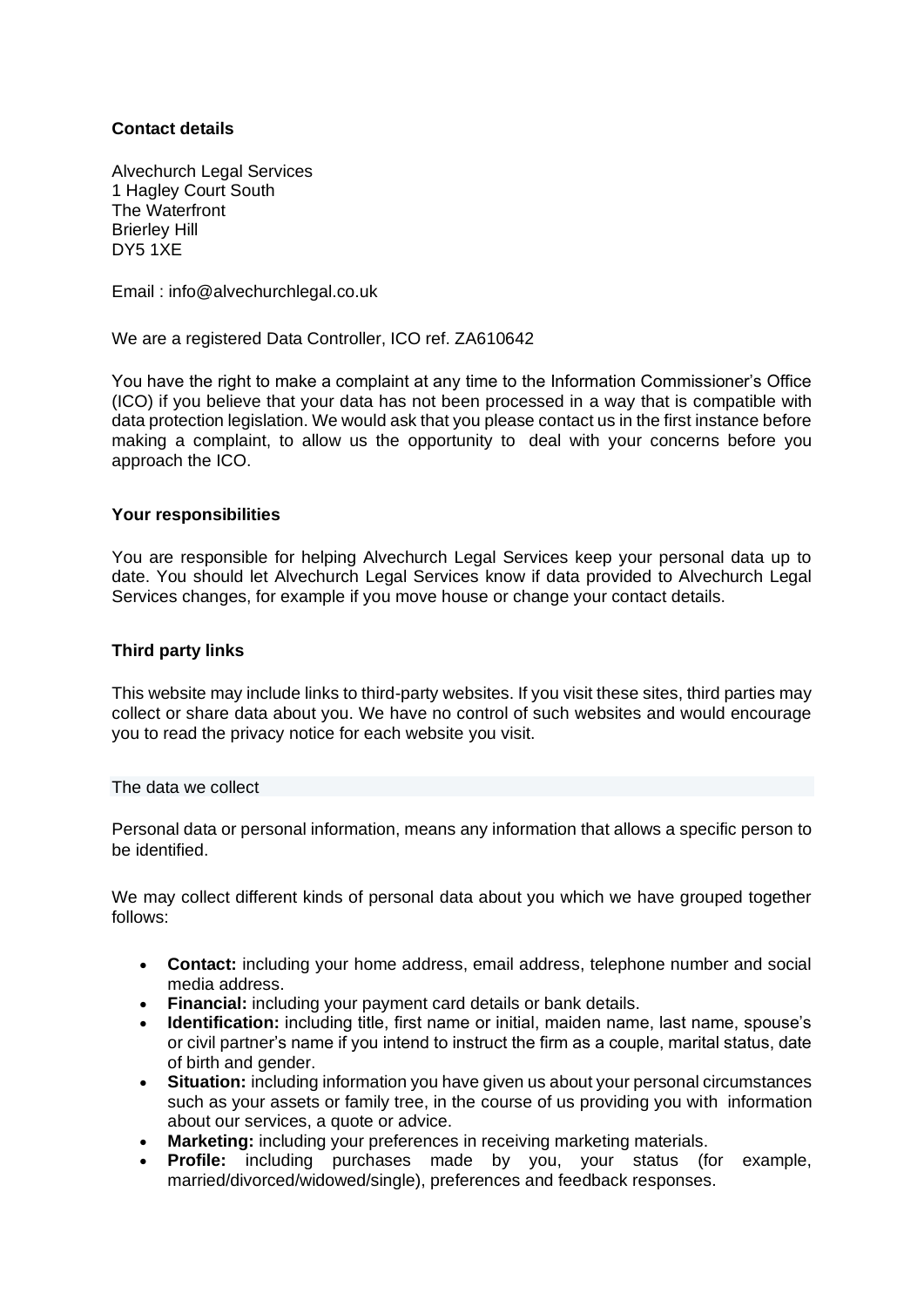- **Technical:** including internet protocol (IP) address, geographical location, browser type and version, plug-ins used and their versions, operating system (e.g. Windows 10) and other information about the device you are using to access this website.
- **Transactional:** including details about payments to and from you and details of services you have purchased from us.
- **Usage:** including information about how you use our website.
- **Recruitment:** including details of your qualifications, skills, experience and employment history, information about your current level of remuneration including benefit entitlements, whether or not you have a disability for which Alvechurch Legal Services needs to make reasonable adjustments during the recruitment process, information about your entitlement to work in the UK and equal opportunities monitoring information, including information about your ethnic origin, sexual orientation, health and religion or belief.

Where Alvechurch Legal Services processes special categories of personal data or criminal records data to perform obligations or to exercise rights in employment law, this is done in accordance with a policy on special categories of data and criminal records data.

# **If you do not provide us with personal data**

You are under no statutory or contractual obligation to provide data to Alvechurch Legal Services. However, if you do not provide the information, Alvechurch Legal Services may not be able to provide you with the most relevant information, legal advice or services appropriate to your circumstances.

# **How your data is collected**

We use different methods to collect data from and about you including through:

- Filing in forms on our website
- Emailing us
- Phoning us
- Face to face meetings

This might be, for example, to

- Request a quote, make an enquiry or use our legal services
- Subscribe to our newsletter;
- Request information or marketing materials be sent to you;
- Give us feedback

As you use our website, we may automatically collect Technical Data as set out above. We collect this data by using cookies.

## Cookies

Cookies collect anonymous information about your usage of the website to help us understand how well the website is performing and to help us make decisions about website development. A cookie is a small piece of text sent to your browser by a website you visit. It helps the website to remember information about your visit, like your preferred language and other settings. That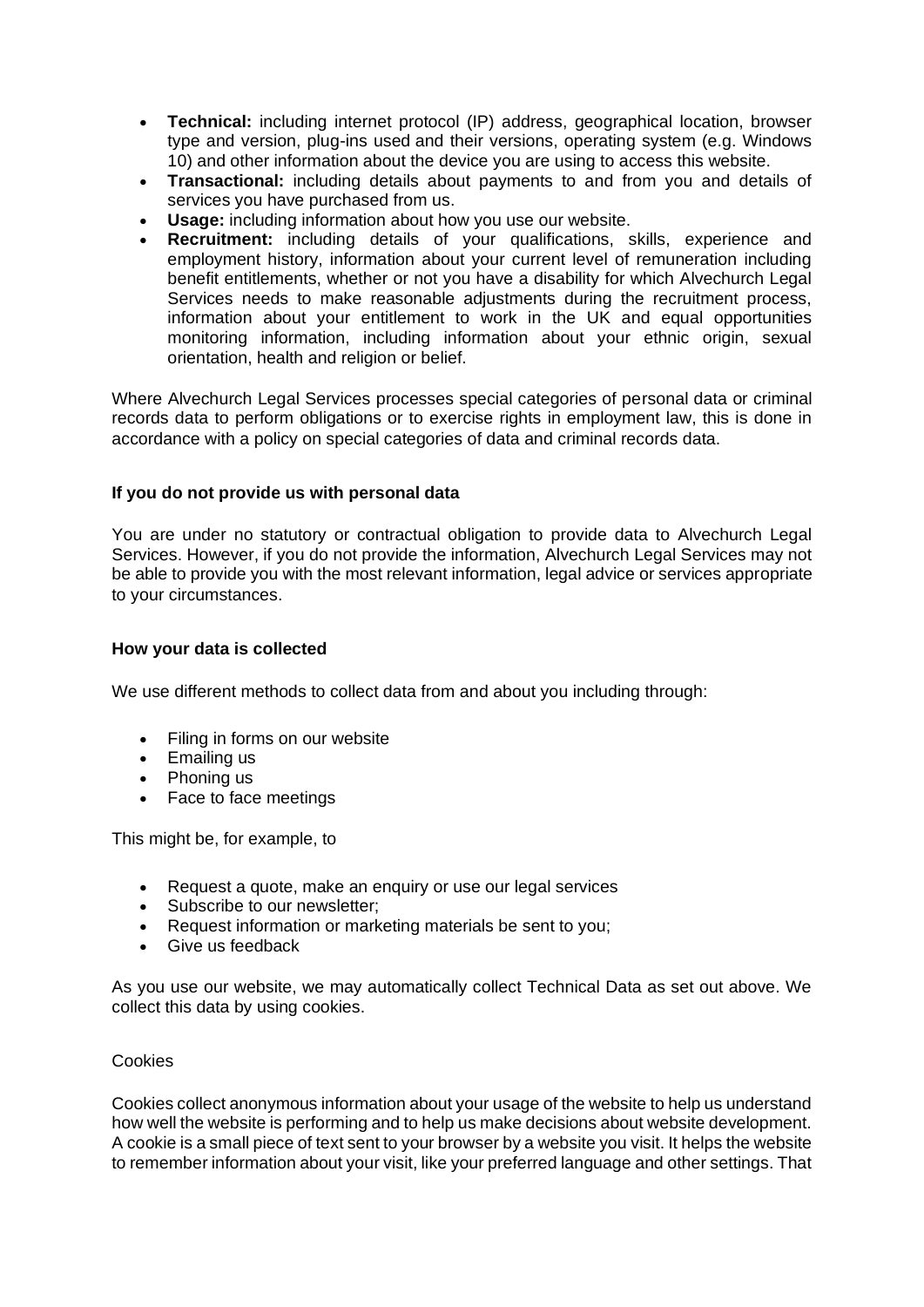can make your next visit easier and the site more useful to you. Cookies play an important role. Without them, using the web would be a much more frustrating experience.

The cookies we collect are set by Google.

Google cookies to collect general (anonymous) information about website usage. They will not read or corrupt other information saved on your computer and cannot be used to deliver viruses, or extract your personal information.

Cookies are stored on your computer. We cannot delete them but you can disable them. **[Click](https://policies.google.com/technologies/managing)  here to [find out how to manage and delete cookies yourself.](https://policies.google.com/technologies/managing)**

Disabling Google cookies should not affect the normal operation of the website.

## **Third parties or publicly available sources**

We may receive personal data about you from various third parties and public sources as set out below:

**Technical Data** from analytics providers such as Google.

**Contact, identification, profile and situation data** from other service providers you have used, where you have asked for your data to be passed to us.

**Telephone answering service:** If our lines are busy, we use a third party telephone answering service to collect contact and identification information about you, and any other information that you choose to leave. The telephone answering service will send us details of your request:

- Via our secure Gsuite email system
- Via a consolidation spreadsheet

The telephone answering service is a Registered Data Controller and has put in place its own privacy and data handling policies to protect your information.

**Public records:** We may collect data about you from public registries, such as the Land Registry, in relation to the legal work we are completing for you. We may also use public records to locate you in the event that we need to collect money from you, or contact you about documents we hold for you.

How your personal data is stored

Data will be stored in a range of different places. This depends on how you contact us and how you provide the data. This may include:

- In our website database
- In our secure Gsuite email system
- Within our secure Google docs drives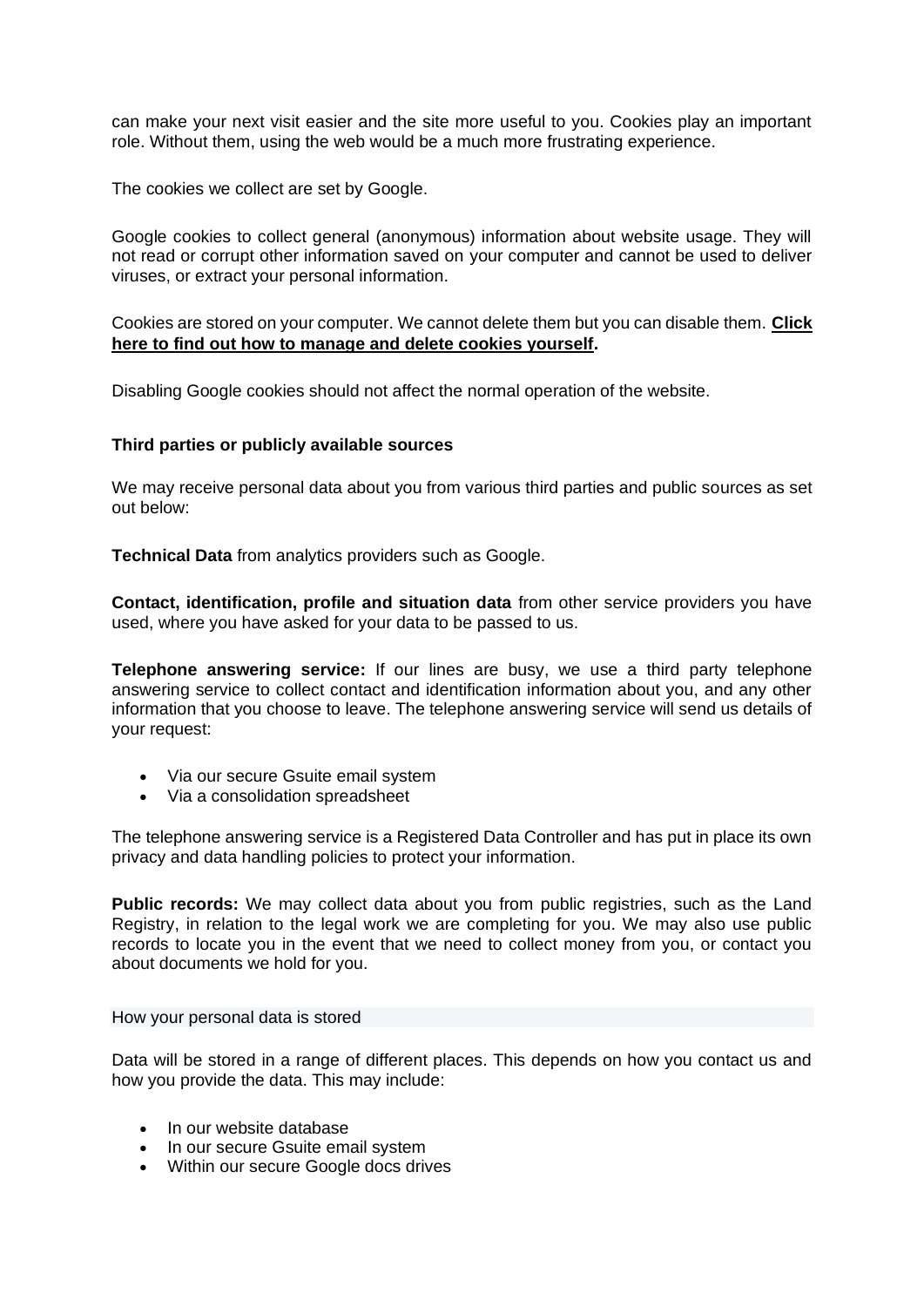- On a secure Google Docs spreadsheet
- On our secure Mailchimp account
- Within the Google analytics secure interface (anonymous)
- In paperwork that we use to record the information you have provided.
- If we open a file for you, in correspondence on that file which will be held at one of our offices
- On invoices, including a general reference to your matter, the dates and amounts paid and means of payment, and if your Wills are stored in our storage facility.
- If you provide us with documents, in a card reference system to help us identify who owns the documents
- On our secure Google calendars to mark appointments, as managed by Gsuite
- Data on memory sticks and hard drives so far as we need to transport this data from one computer to the other (example: from laptop to printer). This is only retained for the duration of your matter.

Your payment card information is not stored although usually the printed confirmation will display the last 4 digits of your payment card.

Employee bank details are only stored in our paper personnel files and on our online banking system, unless you provide them to us via email.

If we agree to refund you by bank payment, your bank details are stored via the medium you provide them (e.g. letter), paper record and on our online banking system.

We strongly advise against providing bank details by email because of the risk of spoofing.

## How we use your personal data

We only use your data in a way that is permitted by law. The most common reasons for us using your data are:

- To perform a contract that we have entered into with you, or are about to enter into with you
- Where it is necessary for our legitimate interests, provided that your interests and rights do not override our legitimate interests.
- Where we have to comply with a legal or regulatory obligation (such as tax/VAT rules)

# **Purpose**

We have set out below how we plan to use your personal data, and which of the legal bases we rely on to do so. together with our legitimate interests where appropriate.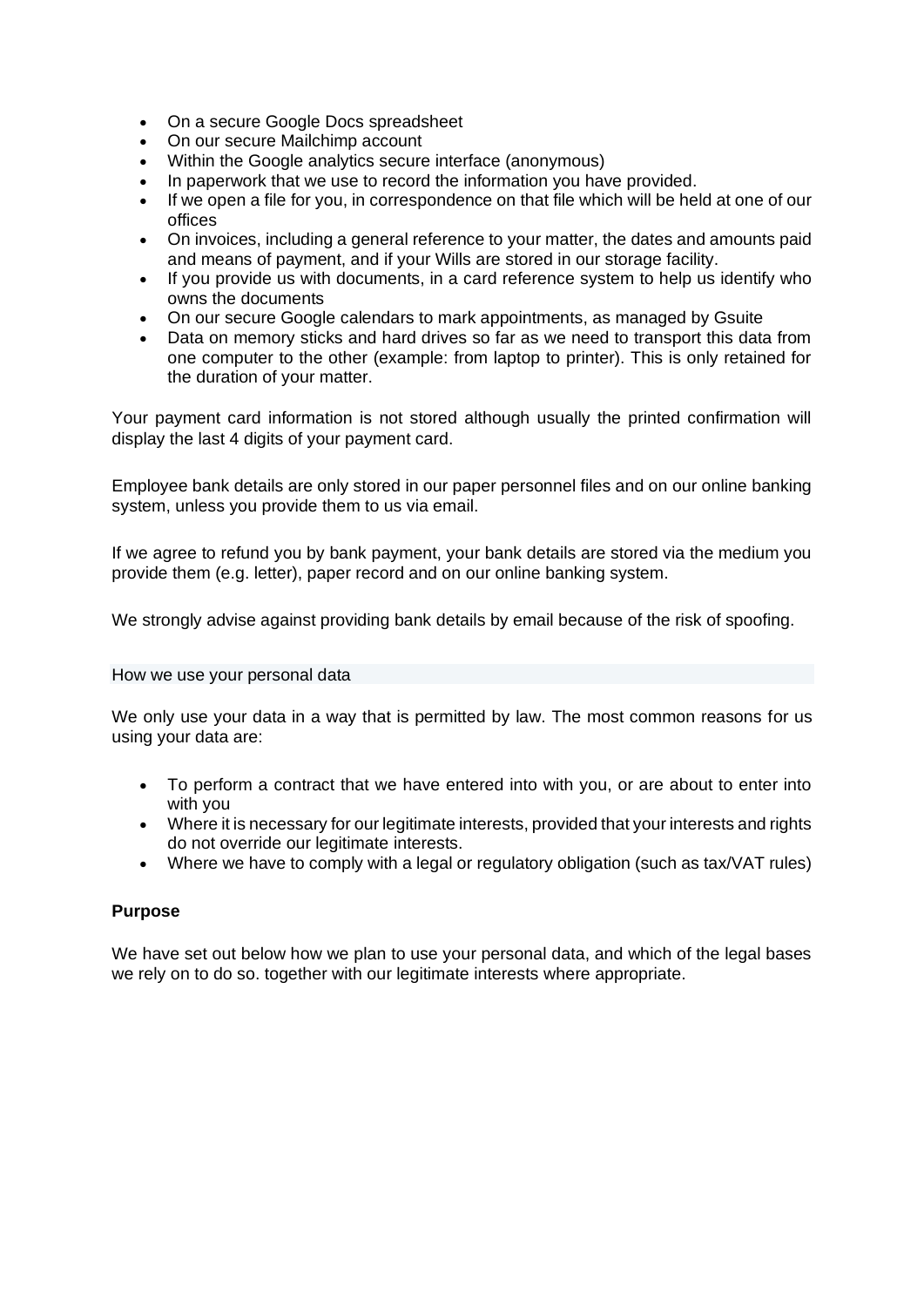| <b>Purpose</b>                                                                                                                                                                                                                                                                                                  | <b>Type</b>                                                                                                  | <b>Lawful basis for processing</b><br>including basis of<br>legitimate interest                                                                                                                                                                                                                                                                       |
|-----------------------------------------------------------------------------------------------------------------------------------------------------------------------------------------------------------------------------------------------------------------------------------------------------------------|--------------------------------------------------------------------------------------------------------------|-------------------------------------------------------------------------------------------------------------------------------------------------------------------------------------------------------------------------------------------------------------------------------------------------------------------------------------------------------|
| To register you as a client of<br>the firm                                                                                                                                                                                                                                                                      | Identification<br>Contact                                                                                    | Performing our contract for<br>the delivery legal services to<br>you                                                                                                                                                                                                                                                                                  |
| To carry out legal work for<br>you including managing fees<br>and charges, and collecting<br>money that is due to us<br>To refer you to an appropriate<br>legal professional from one of<br>our partner firms where we do<br>not hold the appropriate<br>expertise to carry out legal<br>work for you in-house. | Identification<br>Contact<br>Financial<br>Transaction<br>Marketing and<br>Communications<br><b>Situation</b> | Performing our contract for<br>the delivery legal services to<br>you<br>Necessary for our legitimate<br>interests (to recover money<br>owing to us)<br>Necessary for your legitimate<br>interests (ensure that the<br>legal services appropriate and<br>beneficial to your<br>circumstances are delivered<br>by an appropriate legal<br>professional) |
| To manage our client<br>relationship with you<br>including:<br>(a) Letting you know if we<br>change our terms or privacy<br>policy<br>(b) Asking you to give<br>feedback/leave a review                                                                                                                         | Identity<br>Contact<br>Profile<br>Marketing and<br>Communications                                            | Performing our contract for<br>the delivery legal services to<br>you<br>Complying with our legal<br>obligations<br>Necessary for our legitimate<br>interests (keeping our records<br>updated, understanding how<br>clients use our services)                                                                                                          |
| To administer and protect the<br>company and its website<br>To design, prepare and send                                                                                                                                                                                                                         | Identification<br>Contact<br>Technical<br>Identification                                                     | Necessary for our legitimate<br>interests (running our<br>business, providing admin/IT<br>services, security, fraud)<br>Necessary to comply with our<br>legal obligations<br>Necessary for our legitimate                                                                                                                                             |
| relevant website content,<br>email content and postal<br>information or understand the<br>effectiveness of the content<br>we serve to you                                                                                                                                                                       | Contact<br>Profile<br>Usage<br>Marketing and<br>Communications                                               | interests (to understand how<br>clients use our services, to<br>develop those services, grow<br>the company and to drive our<br>marketing strategy)                                                                                                                                                                                                   |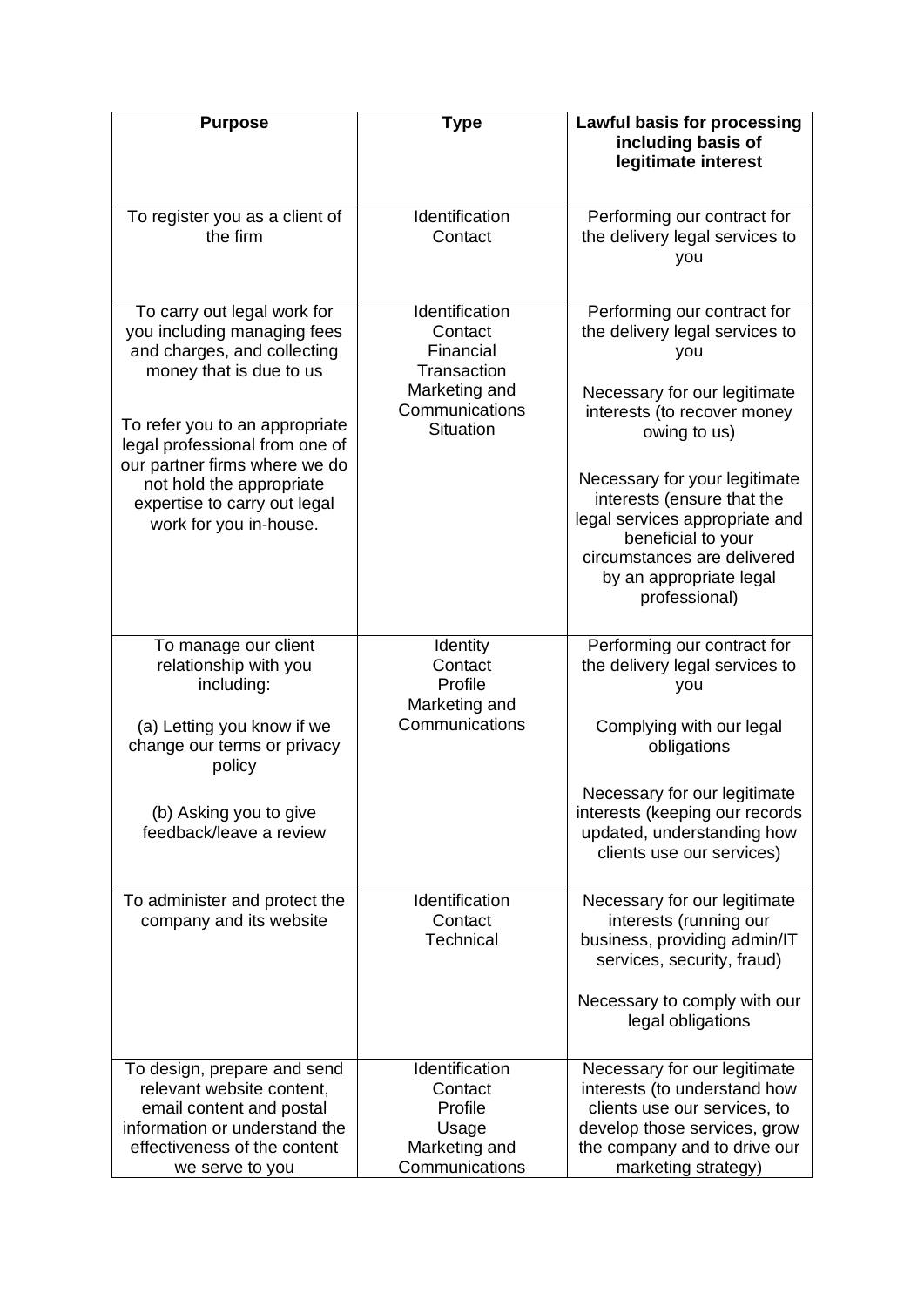|                                                                                                                             | Technical<br><b>Situation</b>                                                  | Necessary for your legitimate<br>interests (making you aware<br>of legal services that would<br>be beneficial to your<br>circumstances)<br>Necessary to process your<br>request for information where<br>your consent has been<br>obtained (for example, where<br>you have signed up to our<br>newsletter or requested an<br>information pack)                                                                                                                                                                                                    |
|-----------------------------------------------------------------------------------------------------------------------------|--------------------------------------------------------------------------------|---------------------------------------------------------------------------------------------------------------------------------------------------------------------------------------------------------------------------------------------------------------------------------------------------------------------------------------------------------------------------------------------------------------------------------------------------------------------------------------------------------------------------------------------------|
| To use data analytics to<br>improve the firm's website,<br>services, marketing, client<br>relationships and experiences     | Technical<br>Usage                                                             | Necessary for our legitimate<br>interests (to define types of<br>clients for our services, to<br>keep our website updated<br>and relevant, to develop our<br>business and to drive our<br>marketing strategy)                                                                                                                                                                                                                                                                                                                                     |
| To suggest and recommend<br>services that may be of<br>interest to you                                                      | Identification<br>Contact<br>Technical<br>Usage<br>Profile<br><b>Situation</b> | Necessary for our legitimate<br>interests (to develop our<br>services and grow our<br>business, to ensure you are<br>aware of services that are<br>relevant to your<br>circumstances and needs)<br>Necessary for your legitimate<br>interests (making you aware<br>of legal services that would<br>be beneficial to your<br>circumstances)<br>Necessary to process your<br>request for information where<br>your consent has been<br>obtained (for example, where<br>you have signed up to our<br>newsletter or requested an<br>information pack) |
| To process your interest in<br>working for the firm and to<br>hire you if you are a suitable<br>person to work for the firm | Contact<br>Financial<br>Identification<br>Recruitment                          | Entering into a employer<br>employee contract with you<br>Necessary for our legitimate<br>interests (manage the<br>recruitment process, assess<br>and confirm a candidate's<br>suitability for employment and                                                                                                                                                                                                                                                                                                                                     |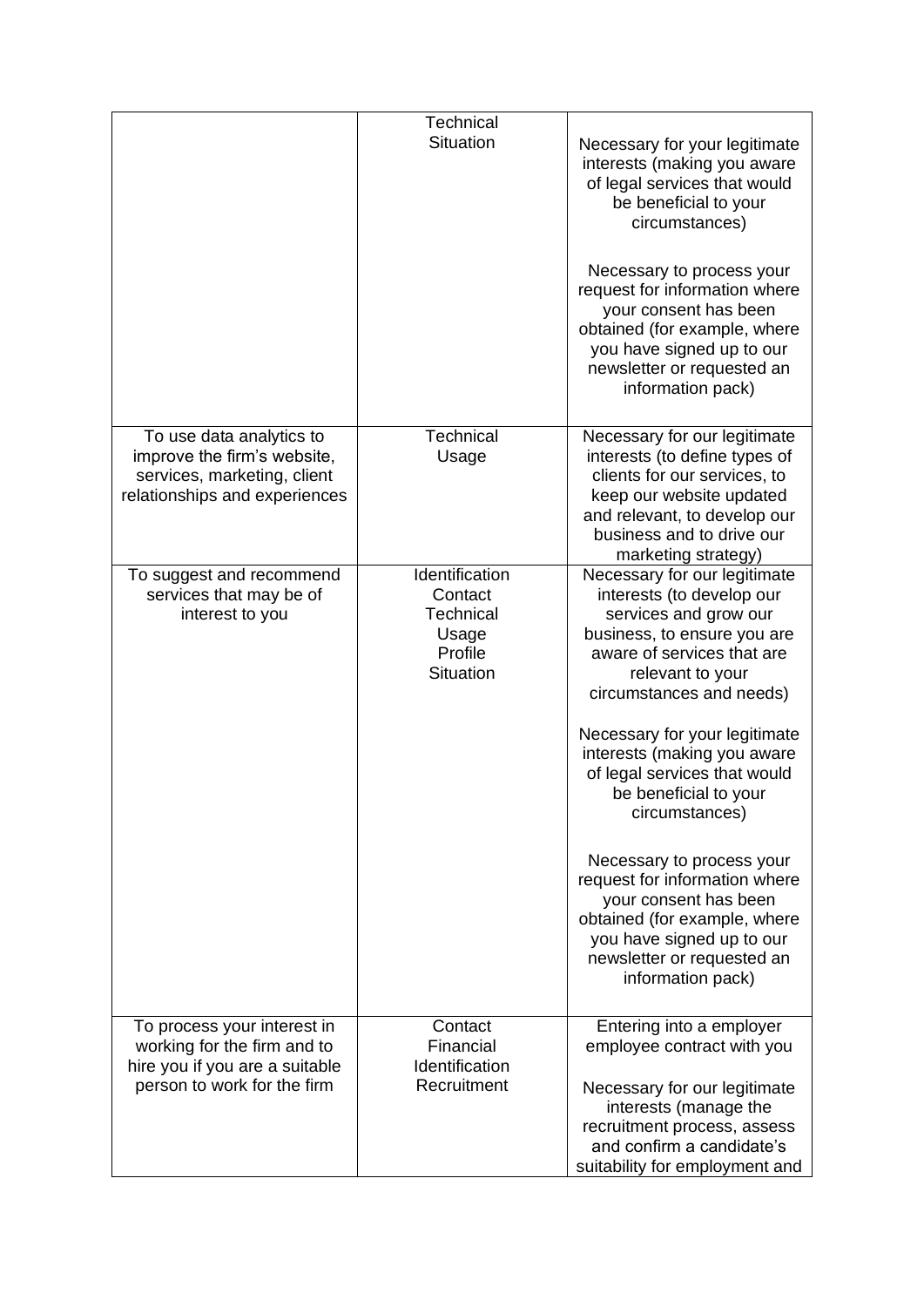|  | decide to whom to offer a job. |
|--|--------------------------------|
|  | We may also need to process    |
|  | data from job applicants to    |
|  | respond to and defend          |
|  | against legal claims) To       |
|  | perform our contractual (e.g.  |
|  | financial and legal)           |
|  | obligations towards you        |
|  |                                |
|  |                                |

# **Marketing**

We will always try to provide you with choices in relation to our marketing activities.

## **Newsletter**

If at the time of making the enquiry you request our newsletter, your information will also be added to our secure Mailchimp mailing list and will be used for the purpose of sending you our email newsletter no more than once per month. You may unsubscribe at any time by emailing [info@alvechurchlegal.co.uk,](mailto:info@alvechurchlegal.co.uk) writing to us by post or by clicking the 'unsubscribe' link in any edition of the newsletter.

## Information pack request

If you request an information pack, we will use the data that you have provided us with to send you the pack. We will also notify your pack by post of any available free one hour appointments available in your local area. We may send you up to four letters with further information. You may ask us not to contact you again at any time by emailing [info@alvechurchlegal.co.uk](mailto:info@alvechurchlegal.co.uk) or writing to us by post.

## Follow ups

We may contact you after your legal work has been completed, where it is in your best interests to do so. For example, it is recommended that your Will is reviewed on a regular basis to ensure it is up to date and we may contact you to advise you of this. We may also suggest other legal documents and services that are appropriate to your circumstances, such as making a Lasting Power of Attorney if you have not already done so. You may ask us not to contact you again at any time by emailin[ginfo@alvechurchlegal.co.uk](mailto:info@alvechurchlegal.co.uk) or writing to us by post.

# **Third party marketing**

We do not share your data with anyone outside of Alvechurch Legal Services without your express opt-in consent other than as outlined in this policy.

# **Opting out**

You can ask us to stop sending marketing messages to you at any time. The easiest way to do this is to simply click the opt-out links on any of our newsletter emails sent to you. Alternatively, you can contact us to make this request.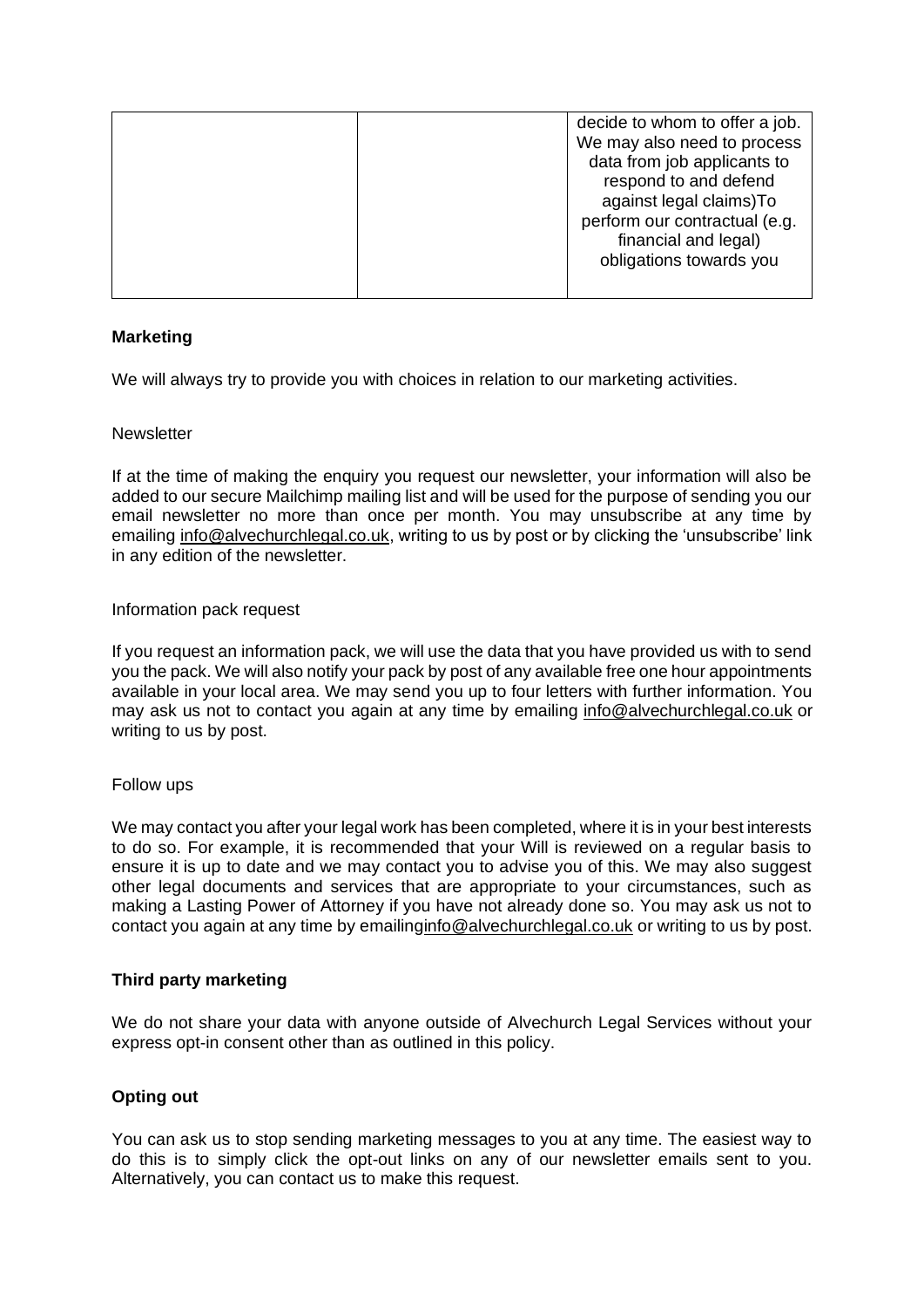Where you opt out of receiving these marketing messages, this will not apply to personal data provided to us as a result of service purchase, service experience or other transactions.

## Change of purpose

We will only use your personal data for the purposes for which we collected it, unless it is reasonable for us to use it for another reason compatible with the original purpose. We would be pleased to provide you with an explanation of how the processing is compatible with the original purpose.

If we need to use your personal data for an unrelated purpose, we will contact you and explain the legal basis that allows us to do so.

We may process your personal data without your specific knowledge or consent where we are required or permitted to do so by law.

#### Disclosure of personal data

We may need to contact a third party about your enquiry – for example, if the legal issue you have cannot be dealt with in house because it requires a barrister or a specialist third party.

We may share your data with third parties to whom we may choose to sell, transfer or merge parts of our business or our assets. Alternatively, we may seek to acquire other businesses or merge with them. If a change happens to our business, then the new owners may use your personal data in the same way as set out in this privacy policy.

We require all third parties to respect the security of your personal data and to treat it in accordance with the law. We do not allow our third-party service providers to use your personal data for their own purposes and only permit them to process your personal data for specified purposes and in accordance with our instructions.

#### International transfers

We do not transfer your personal data outside the European Economic Area (**EEA**).

#### Data security

Alvechurch Legal Services takes the security of your data seriously. It has internal policies and controls in place to ensure that your data is not lost, accidentally destroyed, misused or disclosed, and is not accessed except by our employees in the proper performance of their duties.

#### Data retention

We will only retain your personal data for as long as necessary to fulfil the purpose we collected it for. This may include fulfilling any legal, accounting, or reporting requirements in relation to the transaction with you.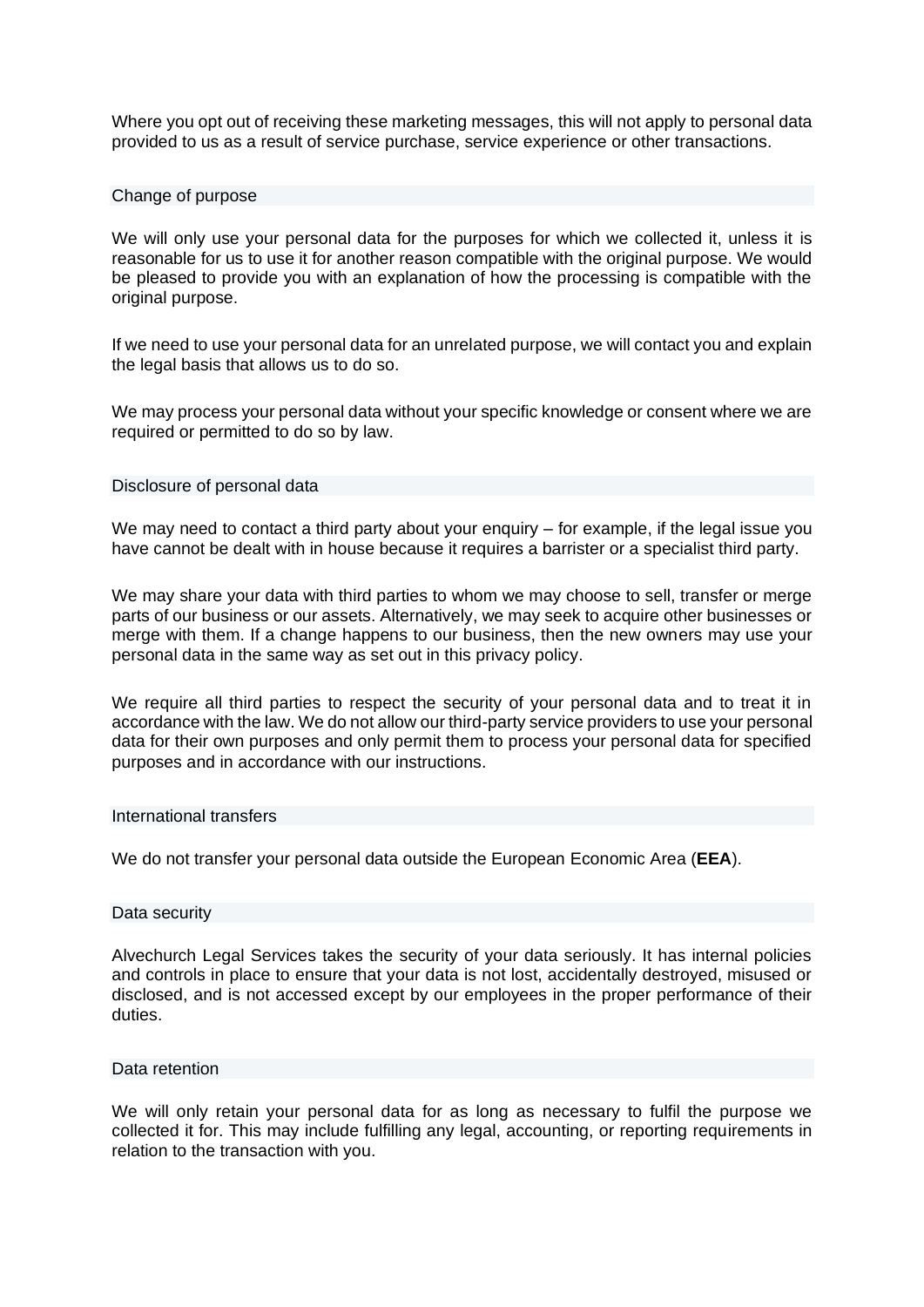Individual rights

As a data subject, you have a number of rights in relation to your personal data.

## **Subject access requests**

You have the right to make a subject access request. If you make a subject access request, Alvechurch Legal Services will tell you:

- whether or not your data is processed and if so why, the categories of personal data concerned and the source of the data if it is not collected from you;
- to whom your data is or may be disclosed, including to recipients located outside the European Economic Area (EEA) and the safeguards that apply to such transfers;
- for how long your personal data is stored (or how that period is decided);
- your rights to rectification or erasure of data, or to restrict or object to processing;
- your right to complain to the Information Commissioner if you think Alvechurch Legal Services has failed to comply with your data protection rights; and
- whether or not Alvechurch Legal Services carries out automated decision-making and the logic involved in any such decision-making.

Alvechurch Legal Services will also provide you with a copy of the personal data undergoing processing. This will normally be in electronic form if you have made a request electronically, unless you agree otherwise.

If you want additional copies, Alvechurch Legal Services will charge a fee, which will be based on the administrative cost to Alvechurch Legal Services of providing the additional copies.

To make a subject access request, you should send the request to **info@alvechurchlegal.co.uk**. In some cases, Alvechurch Legal Services may need to ask for proof of identification before the request can be processed. Alvechurch Legal Services will inform you if we need to verify your identity and the documents we require.

Alvechurch Legal Services will normally respond to a request within a period of one month from the date it is received. In some cases, such as where Alvechurch Legal Services processes large amounts of your data, we may respond within three months of the date the request is received. Alvechurch Legal Services will write to you within one month of receiving the original request to tell you if this is the case.

If a subject access request is manifestly unfounded or excessive, Alvechurch Legal Services is not obliged to comply with it. Alternatively, Alvechurch Legal Services can agree to respond but will charge a fee, which will be based on the administrative cost of responding to the request. A subject access request is likely to be manifestly unfounded or excessive where it repeats a request to which Alvechurch Legal Services has already responded. If you submit a request that is unfounded or excessive, Alvechurch Legal Services will notify you that this is the case and whether or not we will respond to it.

# **Other rights**

You have a number of other rights in relation to your personal data. You can require Alvechurch Legal Services to: